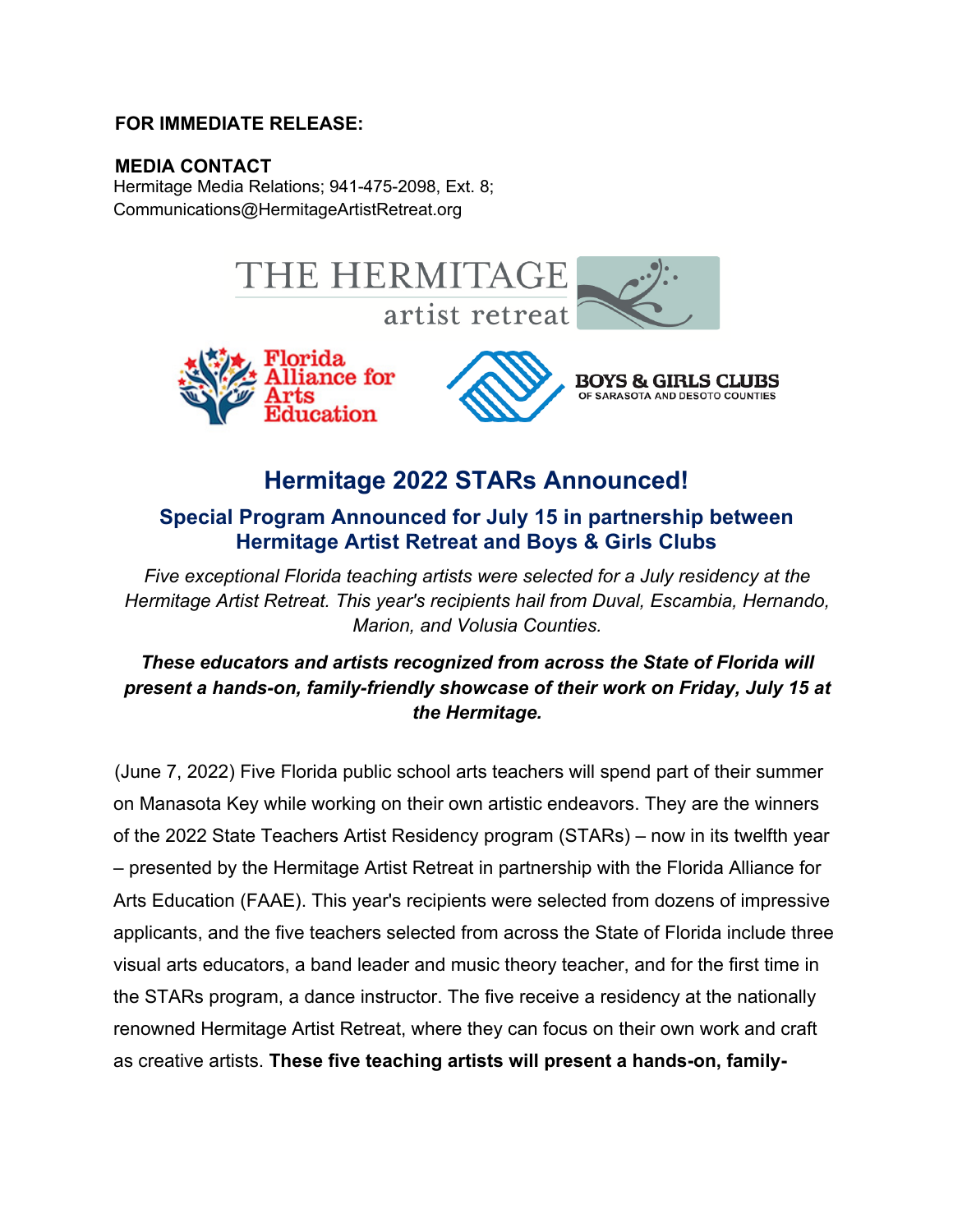**friendly showcase of their work on Friday, July 15 at 2pm. This special event will be held outdoors at the Hermitage's beachfront campus on Manasota Key; entrance at 6660 Manasota Key Road, Englewood, FL 34223.** The program is presented in partnership with Boys & Girls Clubs of Sarasota and DeSoto Counties. In addition to the students attending from the Boys & Girls Clubs, this Hermitage community program will be free and open to the public with a \$5/person registration fee. Due to capacity limitations and safety protocols, **registration is required** at **HermitageArtistRetreat.org**.

"These exceptional educators are also talented artists and creative minds in their own right," says **Andy Sandberg**, Artistic Director and CEO of the Hermitage. "During the academic year, their attention is devoted entirely to their students, and this has been a particularly challenging time for educators throughout our nation. The STARs program offers five distinguished teachers from across the State of Florida the opportunity to experience what leading artists from around the world have come to the Hermitage for – to focus on their craft, their art, and their creative process. Over the years, the STARs have created some truly stunning works of art, music, theater, and literature during their time at the Hermitage. Many teaching artist alumni have shared that this program enables them to return to their students with a new fire and passion for arts education."

The five recipients of this honor, selected among dozens of impressive applicants, include: **Brooke Adkins**, a dance instructor at Spruce Creek High School in Port Orange; **Charles Eady**, a visual arts instructor at Belleview High School in Belleview; **Jessie Leasure**, an art instructor at D.S. Parrott Middle School in Brooksville; **Jennifer Rodriguez**, a ceramics instructor at the J.M. Tate Senior High School in Cantonment; and **Zoe Stayman**, a music instructor at the LaVilla School of the Arts in Jacksonville. *Full bios are included below.*

Florida arts educators apply for the Hermitage summer residencies through FAAE. Applications are open to all Florida music, theater, visual art, dance, and creative writing teachers. Since the start of the program in 2011, 57 teachers have represented nearly 30 Florida counties. These distinguished residencies culminate with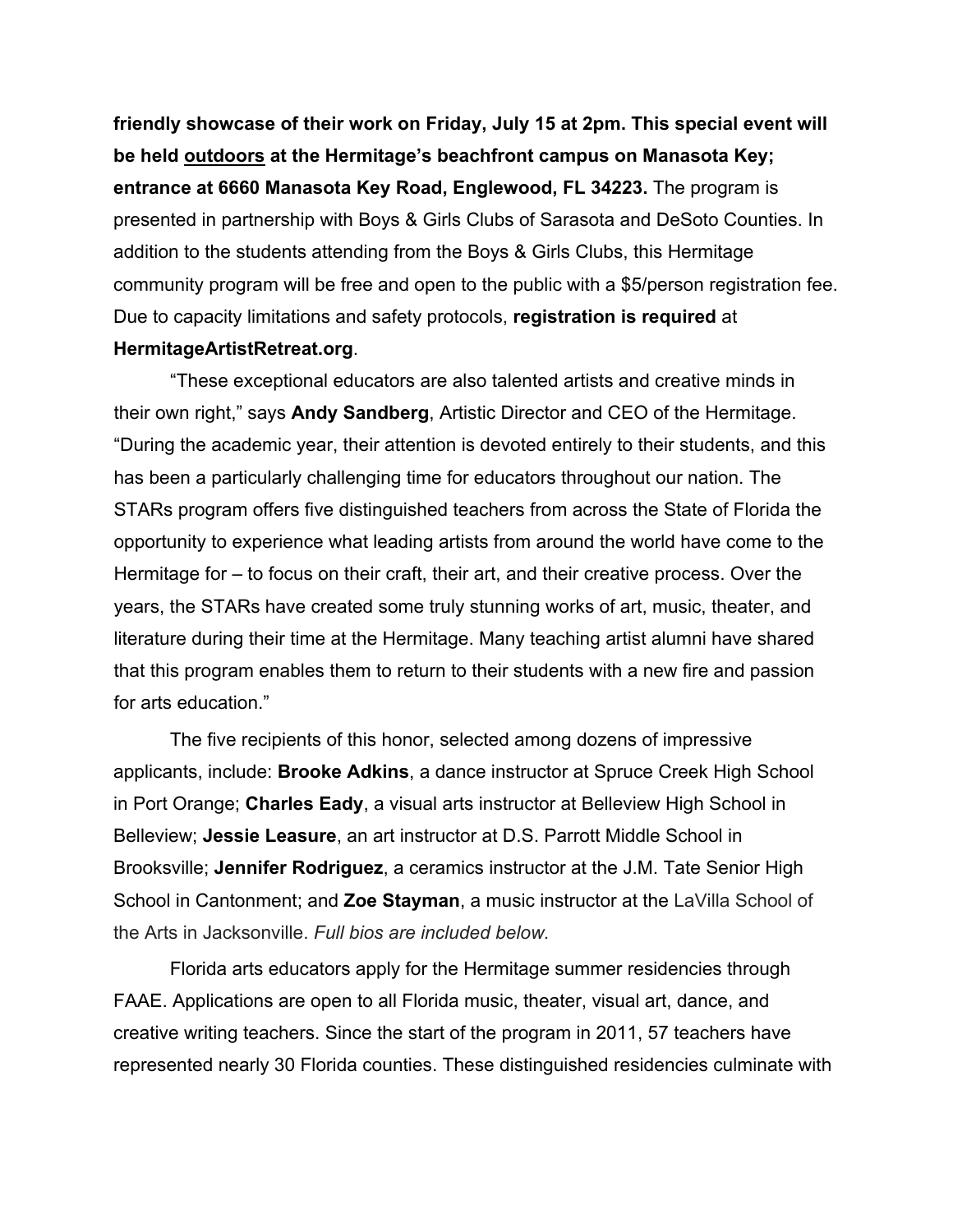a free community program, this year hosted in partnership with Boys & Girls Clubs of Sarasota and DeSoto Counties.

"We're excited to be partnering with the Hermitage to offer this special opportunity to our incredible Club members," said Bill Sadlo, President/CEO of Boys & Girls Club of Sarasota and DeSoto Counties. "The Hermitage aims to inspire creative minds to achieve their greatest potential, and we're excited to share this special summer program with our BGCSDC youth and families."

The STARs program is one of the only Hermitage residency programs open to application; arts educators from public schools throughout the State of Florida are eligible. For more information about the Hermitage STARs program and how to apply, Florida arts educators are encouraged to visit www.FAAE.org.

"We look forward to seeing what this latest group of STARs will create," says Sandberg. "It is an honor to celebrate Florida's leading arts educators, and we are grateful to the Florida Alliance for Arts Education for their continued partnership. We are also looking forward to collaborating for the first time with the Boys & Girls Clubs as we share the STARs talents with the members of our community and the next generation."

For more information on the Hermitage and upcoming Hermitage programs, please visit **HermitageArtistRetreat.org**.

#### **Program Description**

**"2022 Hermitage STARs," Friday July 15, 2pm** Five of Florida's best and brightest arts educators are coming to the Hermitage Artist Retreat to zoom in on their own creative practice. Hailing from across the state, their artistic disciplines range as widely as their geographic homes with three focused on different fields of visual art including ceramics, collage, and painting, a musician and band leader, and for the first-time-ever, a dance instructor. These five artists will collaborate to present a hands-on 'art's buffet' with a sampling from each of their artistic practices on offer for the Sarasota community. This Hermitage community program is presented in partnership with Boys and Girls Clubs of Sarasota and DeSoto Counties and is free and open to the public with a \$5/person registration fee. Due to capacity limitations and safety protocols, **registration is required** at **HermitageArtistRetreat.org**.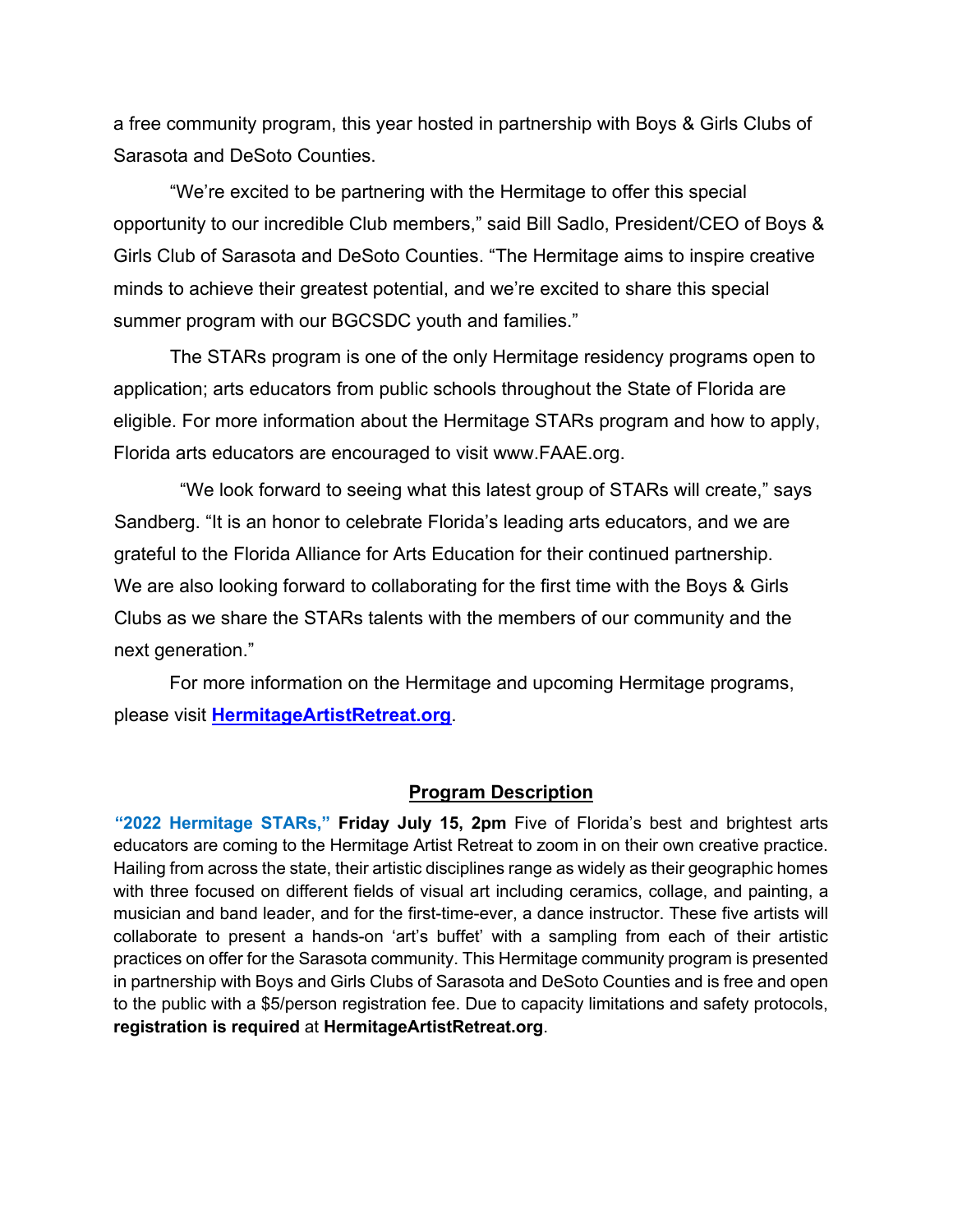#### **Hermitage 2022 STARs Teaching Artist Bios**

**Brooke Adkins** has been the dance educator at Spruce Creek High School in Port Orange, Florida for the past nineteen years. Brooke graduated from The Academy of the Washington Ballet and Marshall University, and her focus in the private studio setting was Classical Ballet. Now, as a Public High School dance educator, Brooke exposes her students to a wide variety of dance genres, including many non-Eurocentric dance techniques. Brooke espouses the motto: "Dance for every child" and is working to introduce Dance into the public elementary schools in Volusia County. She has been the dance liaison for Volusia County Dance Programs and founded the Volusia County Dance Performance Assessment, now in its tenth year. She has choreographed over 300 dances over the years; she has had students accepted to prestigious college dance programs and go on to professional dance careers. Brooke is also a published poet and entrepreneur. She lives in Daytona Beach, Florida.

**Charles Eady** is an award-winning contemporary artist and author who uses art to analyze longheld beliefs about the South. His paintings examine little-known facts about Southern history, and for the past decade, his emphasis has been on the lives of those living in the South before the Civil War. He has a unique artistic language for layering art into history. In 2023, Eady will receive his first solo exhibit at the Appleton Museum in Ocala, Florida; a recent painting of his is a part of their permanent collection. He is the Grand Prize winner of ArtFields 2021 and authored the book *Hidden Freedom*. His works portray images of free Blacks before the emancipation proclamation. Eady endeavors for his art to give a clearer view of the South to reduce social conflicts. The thought-provoking pieces give voice to a population silenced from history.

**Jessie Leasure** has been creatively engaged since childhood. To hone her craft, she received her Bachelor's degree from New College of Florida and her MFA from Jacksonville University (completed during the Covid pandemic). Working in a loose-realistic style, Leasure primarily uses acrylic paint and drawing materials to convey emotional content drawn from personal experience. To this end, she employs the human figure's incredible capacity for expression, especially through body language. She has exhibited in shows and galleries and is featured in private collections throughout the state of Florida. Currently, she maintains a Florida-based studio and teaches art full-time. For more information and to view her portfolio, visit her website at jessieleasurestudios.com.

**Jennifer Rodriguez** became interested in art at an early age, as her mother taught her to draw and paint before she even entered school. As a native Floridian, Rodriguez has always felt deeply connected to the wildlife, land and waterways of her home, which informs much of her work. Rodriguez has worked in a variety of media, but most of her recent work has been in ceramics. She believes that the tactile process of working with clay itself creates a strong affinity with nature, as clay is derivative of the earth's crust. She says she uses clay as a creative vehicle to explore biomorphic forms and their organic textures.

**Zoe Stayman** is a Delaware native and just completed her first year as a middle school band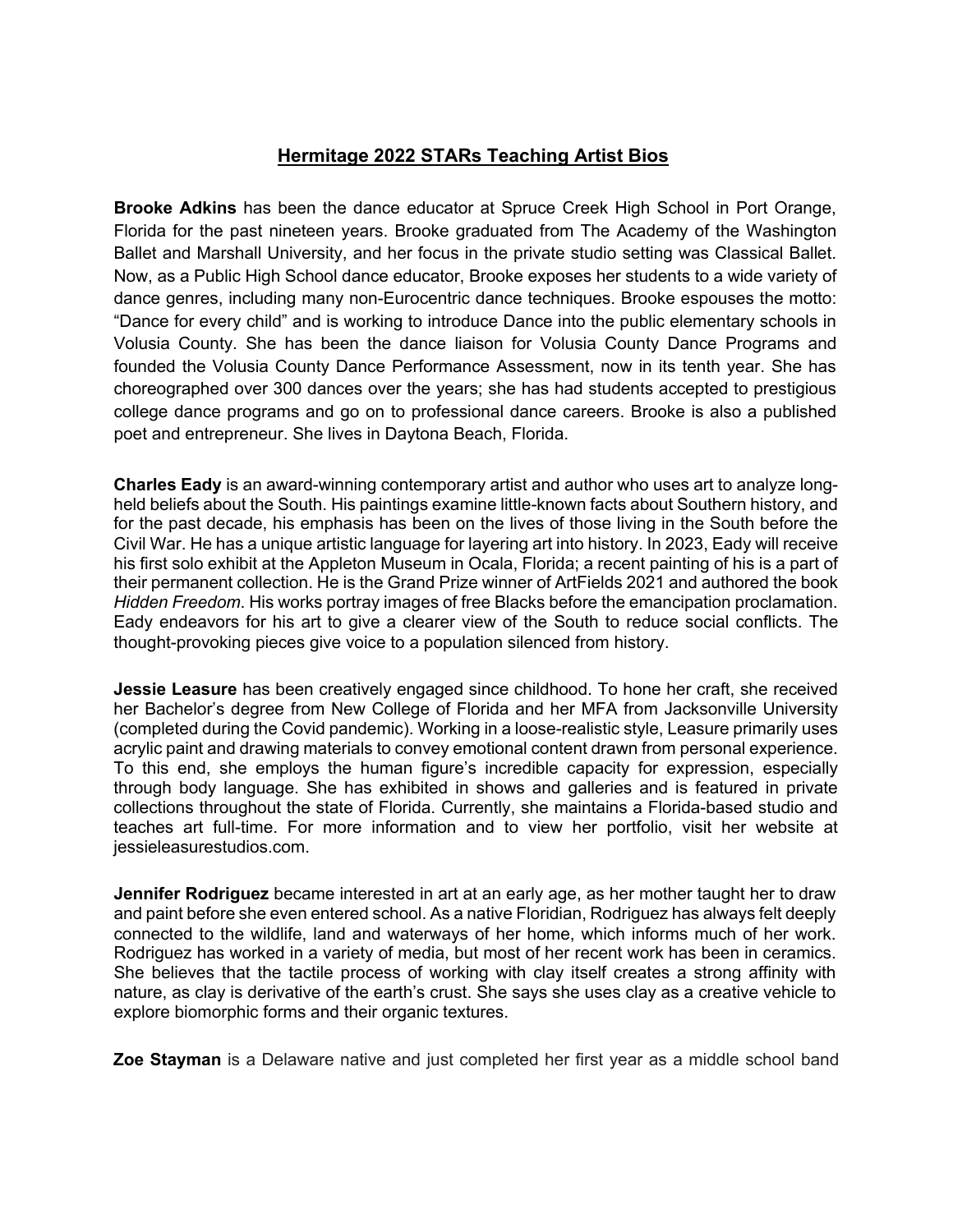director in Jacksonville. Prior to teaching, she studied horn with Dr. Paul Basler and received the Russell and Brenda Robinson Music Educator Award for outstanding leadership, performance, and potential as a young educator. Zoe's interests lie in diversifying public school music programs to better represent the way students interact with music in their own time. She holds a passion for teaching music technology and about the music industry. Last year Zoe was accepted to participate in the national Music Technology Leadership Academy sponsored by NAMM and used this newfound knowledge to mentor two of her students, who submitted for and presented at FMEA's annual Digital Music Showcase in January 2022. She has been involved with both classical and commercial music in central Florida as a performer and with Soundview Multimedia, a company with which she recorded concerts for the Ocala Symphony Orchestra. In her free time, Zoe enjoys arranging pop music for French horn choir and posting to YouTube, following current events, and roller skating.

 $\mathcal{L}_\text{max} = \mathcal{L}_\text{max} = \mathcal{L}_\text{max} = \mathcal{L}_\text{max} = \mathcal{L}_\text{max} = \mathcal{L}_\text{max} = \mathcal{L}_\text{max} = \mathcal{L}_\text{max} = \mathcal{L}_\text{max} = \mathcal{L}_\text{max} = \mathcal{L}_\text{max} = \mathcal{L}_\text{max} = \mathcal{L}_\text{max} = \mathcal{L}_\text{max} = \mathcal{L}_\text{max} = \mathcal{L}_\text{max} = \mathcal{L}_\text{max} = \mathcal{L}_\text{max} = \mathcal{$ 

## **The Hermitage Artist Retreat**

Artistic Director and CEO: Andy Sandberg

The Hermitage is a non-profit artist retreat located in Manasota Key, Florida, inviting accomplished artists across multiple disciplines for residencies on its beachfront campus, which is on the National Register of Historic Places. Hermitage artists are invited to interact with the local community, reaching thousands of Gulf Coast residents and visitors each year with unique and inspiring programs. Hermitage Fellows have included 14 Pulitzer Prize winners, Poets Laureate, MacArthur 'Genius' Fellows, and multiple Tony, Emmy, Grammy, Oscar winners and nominees. Works created at this beachside retreat by a diverse group of Hermitage alumni have gone on to renowned theaters, concert halls, and galleries throughout the world. Each year, the Hermitage awards the \$30,000 Hermitage Greenfield Prize for a new work of art, the newly announced \$35,000 Hermitage Major Theater Award for an original theater commission, and the Aspen Music Festival's Hermitage Prize in Composition.

**For more information, visit HermitageArtistRetreat.org.**

#### **The Hermitage is supported by:**

Hermitage programs are supported, in part, by an award from the National Endowment for the Arts; by Sarasota County Tourist Development Tax Revenues; and by The State of Florida, Department of State, Division of Arts and Culture and the Florida Council on Arts and Culture (Section 286.25 Florida Statutes), as well as the Gulf Coast Community Foundation, Charles & Margery Barancik Foundation, and the Community Foundation of Sarasota County.

## **About Boys & Girls Clubs of Sarasota and DeSoto Counties:**

Boys & Girls Clubs of Sarasota and DeSoto Counties have played an integral role in the lives of local youth for more than 50 years, providing daily programs and services to thousands of young people. The mission of Boys & Girls Clubs of Sarasota and DeSoto Counties is to enable all young people, especially those who need us most, to reach their full potential as productive,